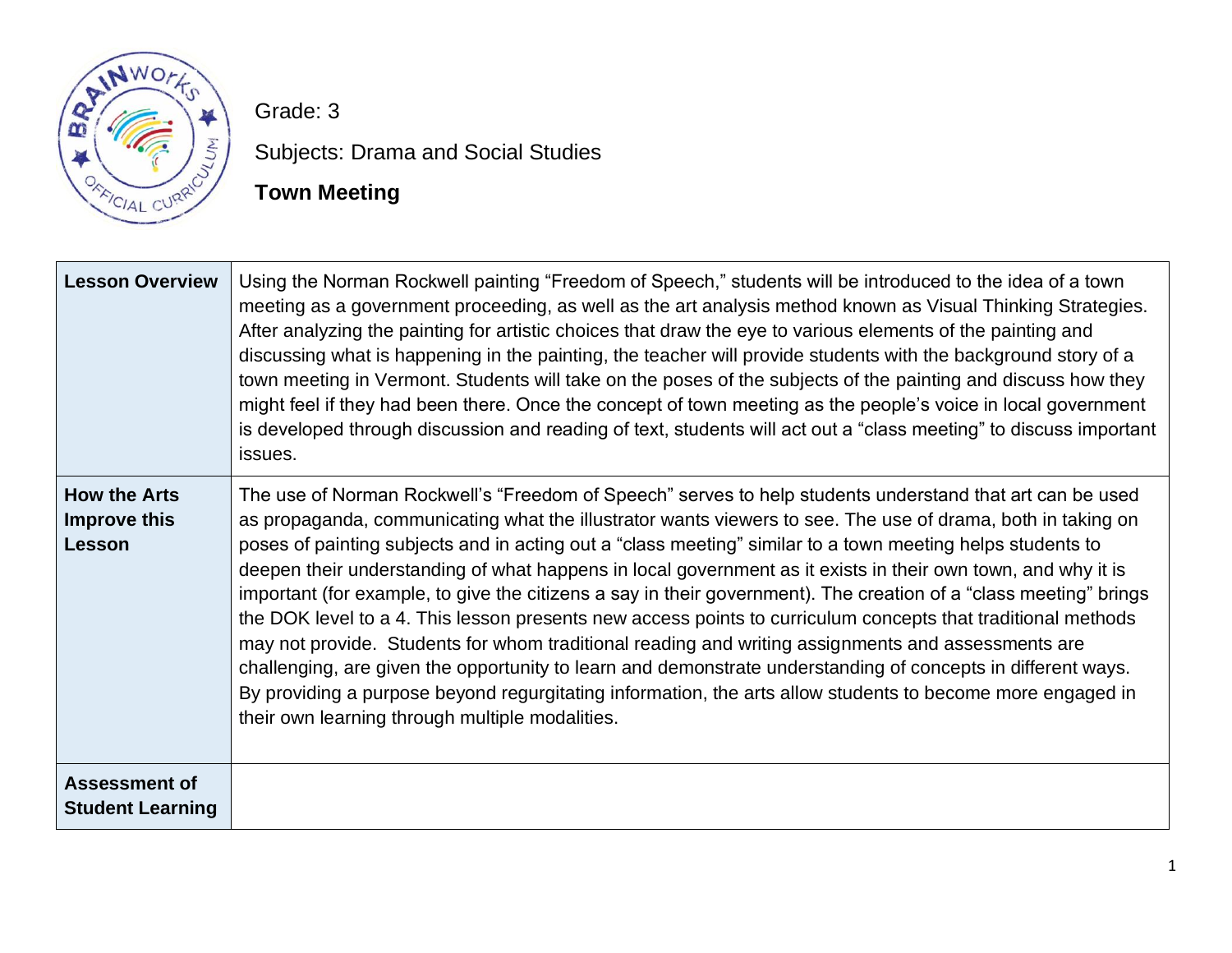| <b>Massachusetts Learning</b><br><b>Standards</b>                                                                                                                         | <b>Evidence</b>                                                                                                                                                                                                                                            | <b>Collection Strategy</b>                                                                                                                                                                                                                                                      |
|---------------------------------------------------------------------------------------------------------------------------------------------------------------------------|------------------------------------------------------------------------------------------------------------------------------------------------------------------------------------------------------------------------------------------------------------|---------------------------------------------------------------------------------------------------------------------------------------------------------------------------------------------------------------------------------------------------------------------------------|
| <b>Grades 3-4. Theatre. Creating.</b><br>3. Refine and complete artistic<br>work. Respond to a theatrical<br>challenge and hypothesize<br>possible solutions. 3-4.D.Cr.03 | Students will take on the<br>$\bullet$<br>role/pose of subjects in<br>"Freedom of Speech" based<br>on the story of the painting.<br>Sharing, discussion,<br>debriefing                                                                                     | <b>Formative</b><br>Teacher notes on<br>comments made by<br>students and questions<br>students ask while setting<br>themselves up as the image                                                                                                                                  |
|                                                                                                                                                                           |                                                                                                                                                                                                                                                            | <b>Summative</b><br>• Photographs of the<br>students' "image"<br>Teacher documentation of<br>student explanations for<br>their dramatic choices and<br>how being "in" the image<br>made them feel                                                                               |
| Grades 3-4. Theatre. Performing.<br>6. Convey meaning through the<br>presentation of artistic work.<br>Perform scenes aligned with a<br>teacher directed mood, 3-4.T.P.06 | Students will take on<br>different roles from town<br>meetings in the drama of a<br>class meeting (eg.<br>clerk/note-taker, moderator,<br>townspeople/classmates)<br>Students will explain their<br>dramatic choices<br>Sharing, discussion,<br>debriefing | <b>Formative</b><br>Teacher documentation of<br>student explanations for<br>their choice of gestures,<br>facial expression, sounds<br>and or speech, location or<br>movement during the class<br>meeting<br>Teacher notes on student<br>suggestions to peers for<br>improvement |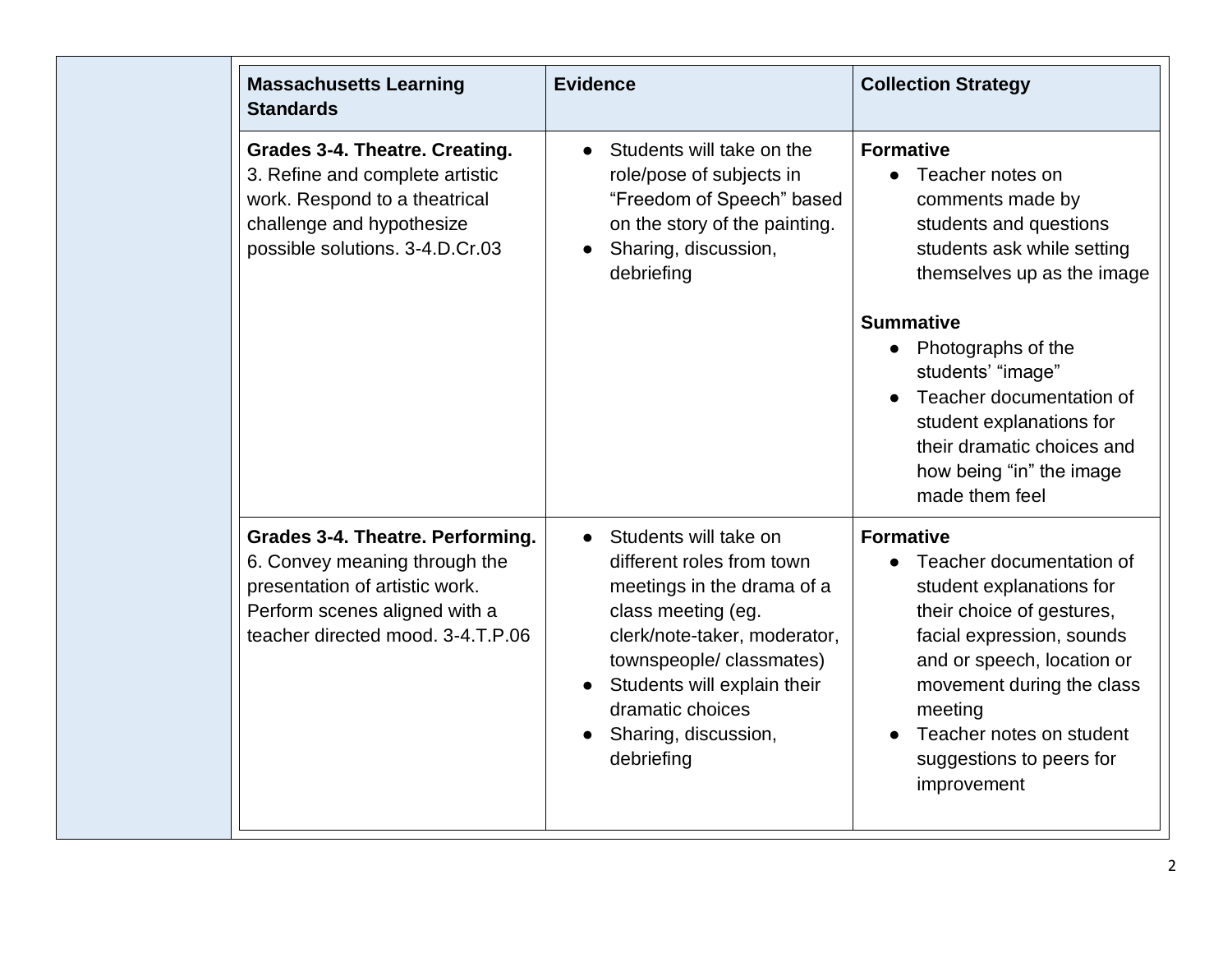|                                          |                                                                                                                                                                                                                                                                                                                                                                                                                                            |                                                                                                                                                                                                                                                       | <b>Summative</b><br>Photographs of students in<br>$\bullet$<br>role<br>teacher notes on student<br>participation<br>student reflections about<br>the drama activity charted<br>by the teacher                                                                                |
|------------------------------------------|--------------------------------------------------------------------------------------------------------------------------------------------------------------------------------------------------------------------------------------------------------------------------------------------------------------------------------------------------------------------------------------------------------------------------------------------|-------------------------------------------------------------------------------------------------------------------------------------------------------------------------------------------------------------------------------------------------------|------------------------------------------------------------------------------------------------------------------------------------------------------------------------------------------------------------------------------------------------------------------------------|
|                                          | <b>Grade 3. History and Social</b><br><b>Studies. Massachusetts cities</b><br>and towns today and in history.<br>Explain why classrooms, schools,<br>towns, and cities have<br>governments, what<br>governments do, how local<br>governments are organized in MA,<br>and how people participate in and<br>contribute to their communities.<br>C. communities have either<br>a city or town form of<br>government (town meeting)<br>3. T1.3 | Students will be able to<br>explain why we have town<br>government and how it is<br>organized (town meeting<br>and elected officials)<br>Students will be able to<br>explain how they can<br>contribute to their town and<br>class (meetings, voting) | <b>Formative</b><br>Teacher notes on student<br>comments about why we<br>have government and what<br>our local government is<br>setup like<br><b>Summative</b><br>• Student written reflections<br>on how they can contribute<br>to their town and class<br>through meetings |
| <b>Essential</b><br><b>Questions</b>     | How can people have a say in their local government?<br>Why are town meetings important?<br>How can we use drama to communicate ideas?                                                                                                                                                                                                                                                                                                     |                                                                                                                                                                                                                                                       |                                                                                                                                                                                                                                                                              |
| <b>Enduring</b><br><b>Understandings</b> | Citizens can have a say in how their town operates.                                                                                                                                                                                                                                                                                                                                                                                        | Acting out concepts can help give context/meaning to abstract ideas.                                                                                                                                                                                  |                                                                                                                                                                                                                                                                              |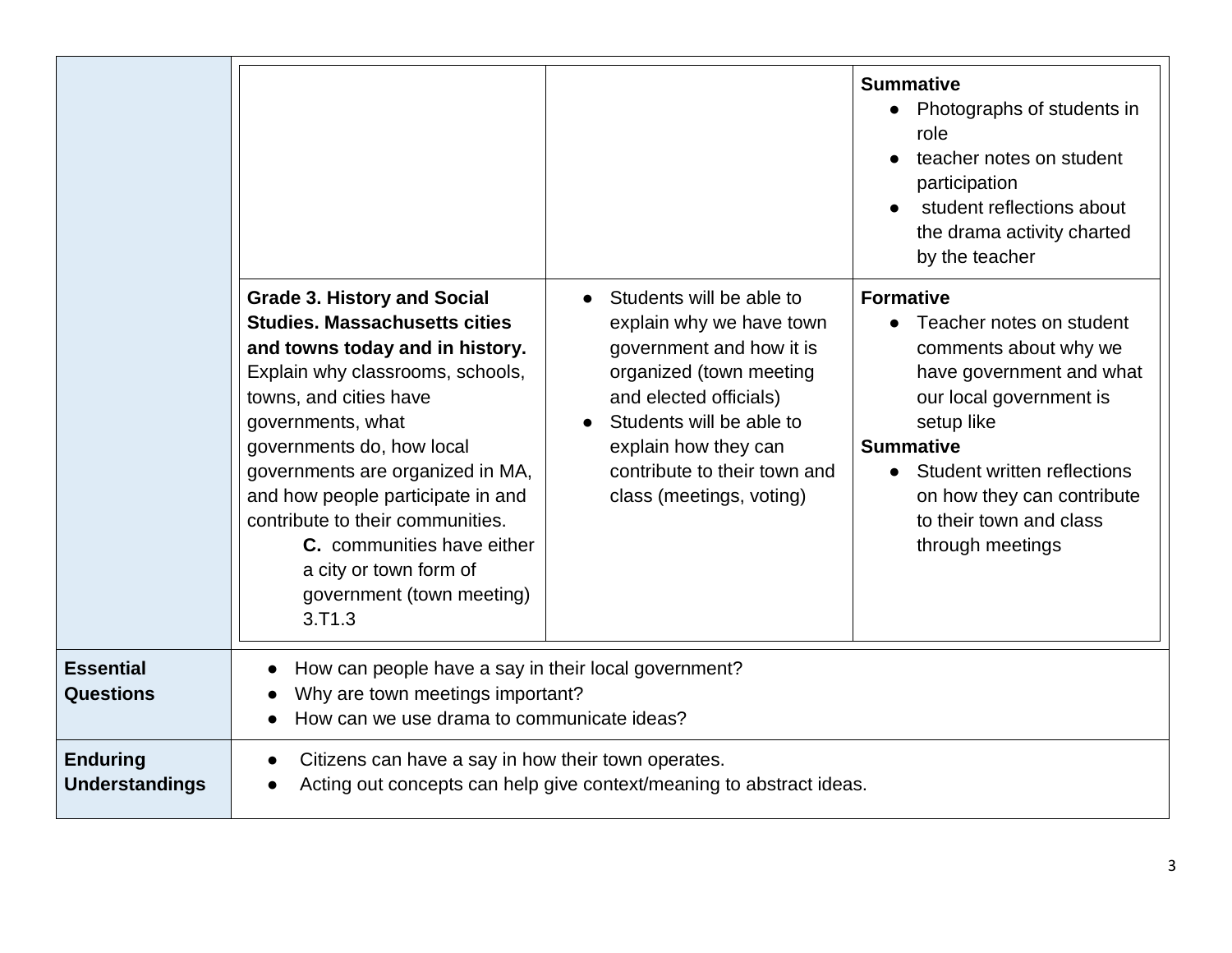| <b>Materials and</b><br><b>Needs</b>                                                                           | Norman Rockwell's "Freedom of Speech" painting (copies for students to hold as well as projected on<br>the Promethean board or other smartboard)<br>The Massachusetts Story textbook, Ch 6 Lesson<br>$\bullet$<br>a real town report from the where the school is located (or multiple copies if possible)<br>copy of the U.S. Constitution's Bill of Rights for review (from prior instruction earlier in the year)<br>paper and pencil for written reflection<br>6<br>computers for students who need to type rather than write<br>chart paper and markers<br>teacher-made agenda for students to follow in their class meeting<br>camera<br>large enough space to allow for students to recreate the image |
|----------------------------------------------------------------------------------------------------------------|---------------------------------------------------------------------------------------------------------------------------------------------------------------------------------------------------------------------------------------------------------------------------------------------------------------------------------------------------------------------------------------------------------------------------------------------------------------------------------------------------------------------------------------------------------------------------------------------------------------------------------------------------------------------------------------------------------------|
| <b>Advancing</b><br><b>Vocabulary</b>                                                                          | government<br>freedom of speech<br>town meeting<br>representation<br>moderator<br>clerk<br>point of view<br>focal point<br>tableaux<br>acting                                                                                                                                                                                                                                                                                                                                                                                                                                                                                                                                                                 |
| <b>Support &amp;</b><br><b>Accommodations</b><br><b>Inspired by</b><br><b>Universal Design</b><br>for Learning | partner reading of the textbook as needed<br>computers for typing as needed for students with writing challenges<br>voice to text option on computers for non-writers<br>allowing students to participate in the drama in whatever way they feel comfortable                                                                                                                                                                                                                                                                                                                                                                                                                                                  |
| <b>Lesson Plan</b><br>Progression<br><b>Details</b>                                                            | <b>Introduction</b><br>The teacher will display an image of the "Freedom of Speech" propaganda poster on the Promethean<br>board or other smartboard. The teacher will lead the students in a discussion about what they notice in                                                                                                                                                                                                                                                                                                                                                                                                                                                                            |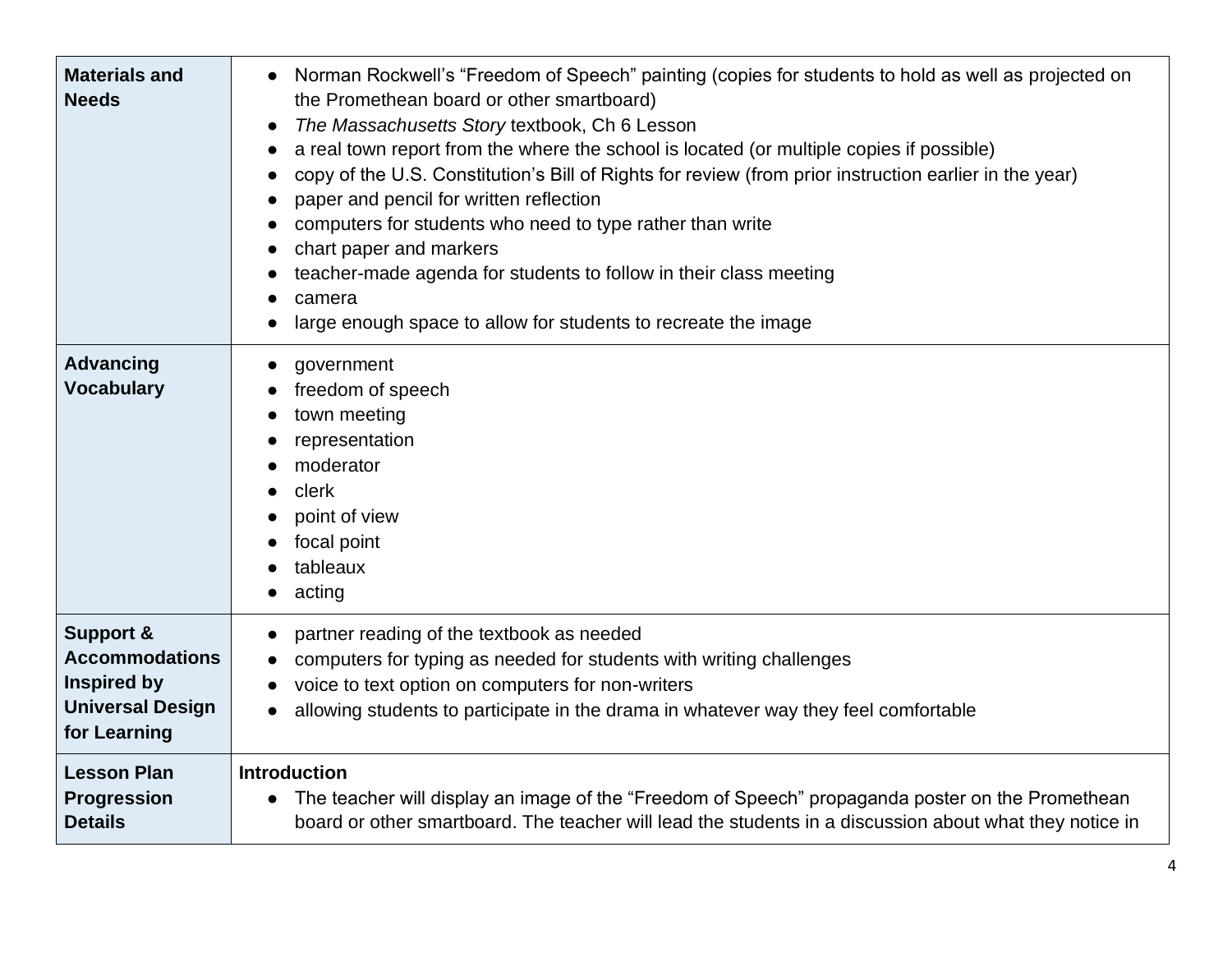the image **(DOK 1 - students name what they see)**. The teacher will use the following Visual Thinking Strategies prompts: "What is going on in this picture? What do you see that makes you say that? What else can we find?" The teacher might also ask what we could figure out about the speaker and about the other people in the audience **(DOK 3 - draw conclusions)**. After enough time for observations, the teacher will provide background information about the image (it is inspired by an actual **town meeting** in Arlington, VT) and point out features students may not have noticed or known about. Such features include the similarities and differences between the focal point (the man standing) and those seated around him **(DOK 2 - compare and contrast**), how it illustrates that people can have a say in their community, etc.

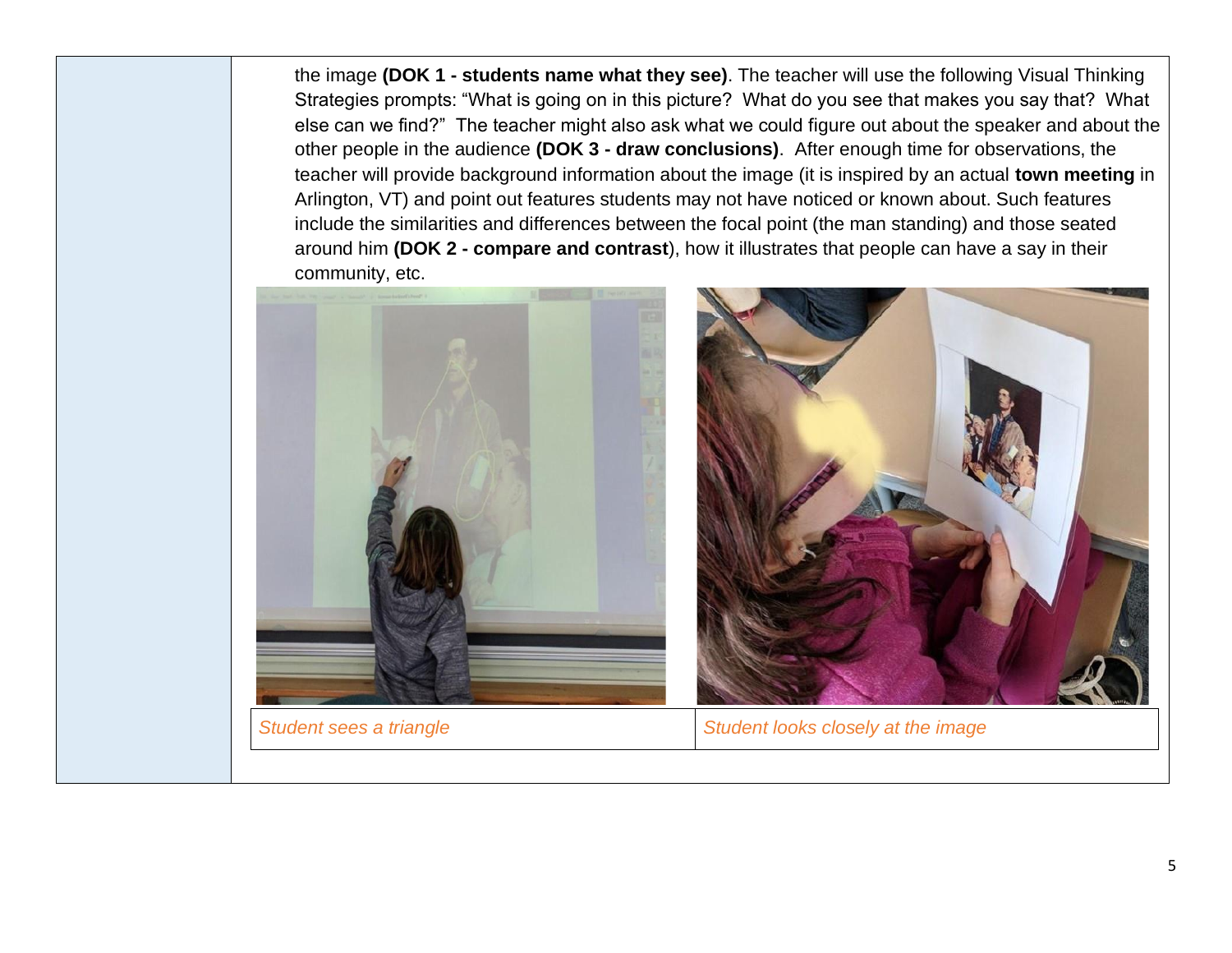*LS: I was pleasantly surprised at the insight students showed when looking closely at the image. They made connections to other topics we had learned about and helped me understand their background knowledge. They made observations and supported their ideas with details from the image. Some comments students made: "I think he's (the standing man) talking to the government about No Taxation Without Representation." "He might be in an audience asking questions." "Everyone's ears are big. The painter might want you to realize the people are really listening to the man standing." Students loved the background story that explains the painting was inspired by a real town meeting that took place in a small Vermont town nearby. Once they learned about the artist's technique of using triangulation, they began identifying other triangles within the image. Later, when looking at other art in unrelated lessons and field trips, students remembered the triangle technique and pointed it out in other images. They also are looking more closely at paintings and images and pointing out visual arts related elements. This is DOK level 4 because they are applying what they remember learning to a new image or situation.*

# **Pose a Question**

● Could we recreate this image ourselves? Have students work together to recreate the image. Throughout the activity, the teacher should prompt and question. Some questions might include the following: Where would we pose? How could we show the different levels in the image? How could you show interest in the speaker? What would happen if…? **(DOK 3 - predict)** When the image is created, the teacher will take a photo of the image, and display it on the Promethean board so all students can see what it looked like. The group will discuss what they see, how it is similar to the original image, and how they felt in their role. The teacher will ask students how they felt during the activity. Next, the teacher will cue students to change the image: what if the people weren't listening to the speaker? Why might that have happened? What if the speaker weren't prepared to speak with knowledge about the topic? Have students recreate the image in a new, not-so-positive way.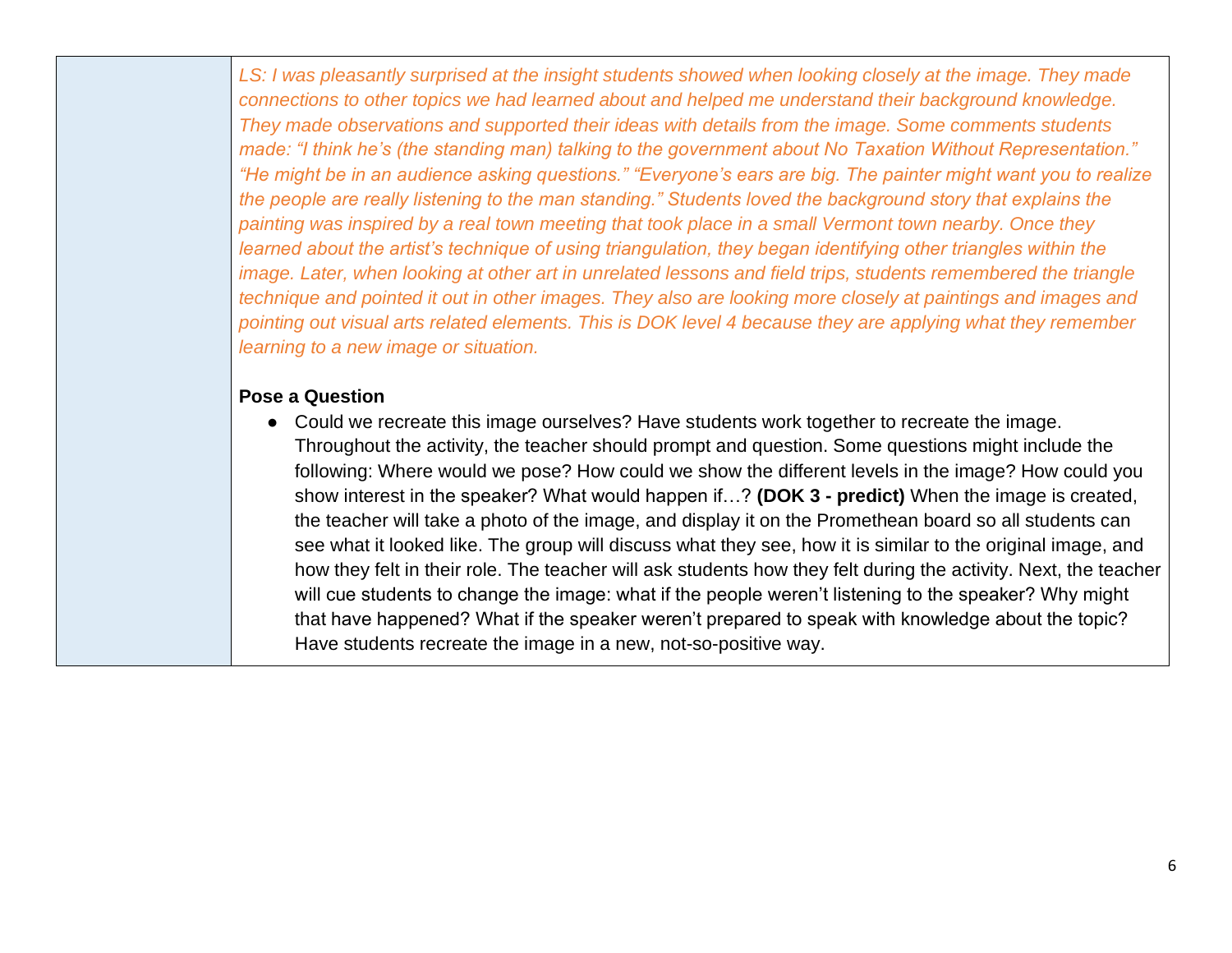

*Similar Image- listening carefully Opposite Image- not listening*

*LS: The class loved this activity! They were totally engaged in the planning and creating of the image, from location, to furniture and props, to facial expressions and more. One thing I may do differently next time I do this lesson, is to incorporate a "talking stick" to help with focusing on one person speaking at a time as they weren't always listening to each other. When I asked the class to imagine the image from a different perspective, they dove right into the task. Having them extend their thinking and create a new image in which the townspeople didn't believe in freedom of speech brought this to a DOK level 4. They weren't just copying an image, but creating something new that communicated an opposing view.*

### **Activity:**

● The teacher asks students how they might have a say in their town and charts their responses. Remind students of knowledge from previous social studies units: the Constitution and Bill of Rights, as well as the reason colonists in the 1700s were upset with the British government (no representation). Display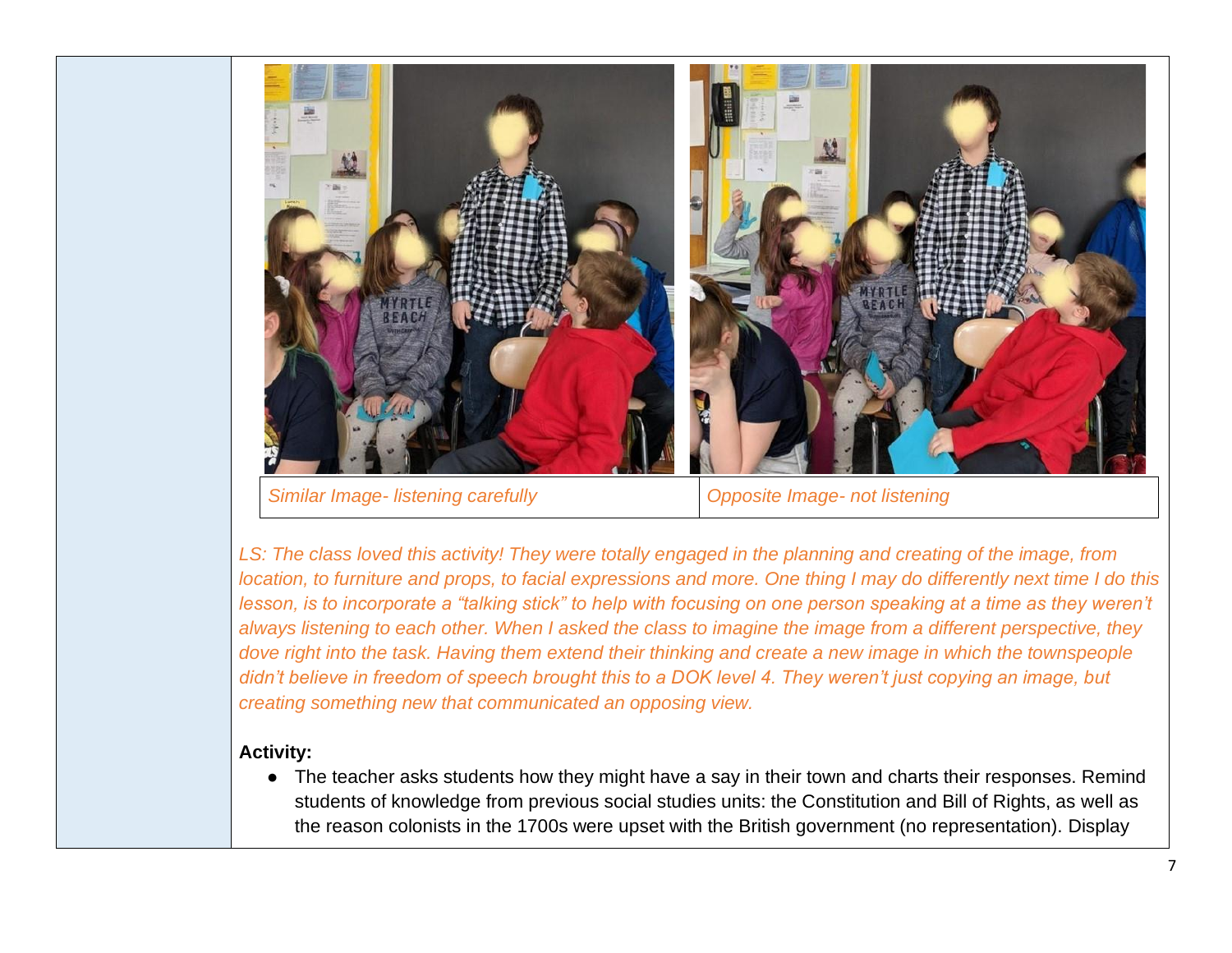replicas of the two documents. Let students know that now we have **representation**, and are allowed to have a say in the **government** because of these documents **(DOK 1 - recall).**

- Students will partner-read the portion of the chapter on local government in the textbook *The Massachusetts Story*. After reading, gather the class together to share what they learned about how people can have a say in their **government** (e.g. town meetings, voting, letters to selectmen, etc.)
- Explain to the class that they will create a "class meeting" using the town meeting format and to do so roles of a **moderator**, note-taker/**clerk**, and various townspeople will be needed. Once the roles are explained, and chosen or assigned, pass out a meeting agenda with topics to discuss and vote upon. These should be relevant to students and realistic, so that there is valuable discussion. For example, a teacher wants students to have to do at least one hour of homework a day, and the participants in the "class meeting" get to vote on whether they want that or not. The roles should be written out and posted in the room for students to refer to throughout the activity.
- The **moderator** calls the meeting to order. The **clerk** takes note of the time.
- The **moderator** reads the first article for discussion and voting. Students (townspeople) cannot talk unless called upon by the **moderator**. When discussion is exhausted, the **moderator** calls for a vote by raising of hands. The **clerk** takes notes on discussion and the voting results. This process repeats until all articles have been addressed.
- The **moderator** calls the meeting to an end and the **clerk** notes the time **(DOK 4 - translate information from a text to a dramatic performance).**

*LS: I was so excited about this activity! Students took on the role of different people in a community attending a town meeting, and responded in character to three different issues that could really apply to their hometown. While some students were a little silly, most stayed in their roles, making thoughtful comments and stating opinions with details to support their thoughts. One student who often relates topics to unrelated ideas that he thinks he knows or learned from the internet, amazed me by staying in character and taking the task seriously. Students showed that they remembered that only registered voters who live in town can vote, but even a child can share thoughts, and people who work in town but don't live there can have a say at town meetings, even if they can't vote. This DOK 4 activity really helped students understand the purpose of town meetings and how residents and non-residents can have a say in their community. Additionally, students learned more about drama, and how challenging it is to stay in character when playing a role. By using drama, students were freed from needing to only memorize facts about local government, and to be able to participate in an activity in which*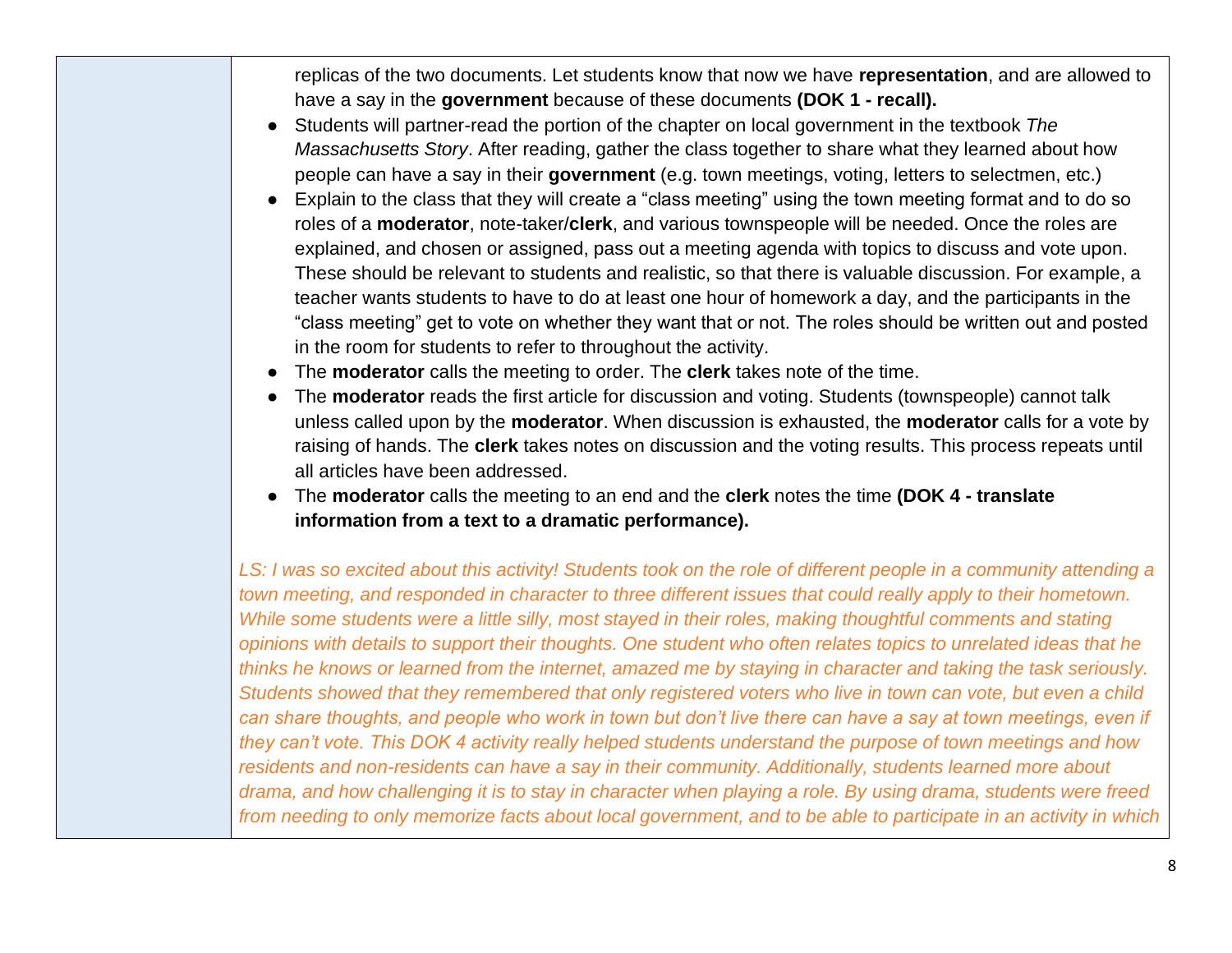*they could show their understanding in a fun, engaging way. They didn't need to take a traditional quiz or complete a worksheet, which they would have quickly forgotten. Instead, they talked about this lesson and activity for the rest of the school year. One thing that was suggested by a colleague who observed this lesson progression, was to create character cards with suggestions of what kind of responses they may have for each issue brought up at the mock town meeting. This could have provided support to students who were unsure about what to say.*

# **Sharing/Observations**

● Now that the mock **town meeting** as a class meeting is done, have students reflect on how they felt in their roles and why. The teacher charts their responses. Some possible responses might include that they felt important because they were able to share their opinions, they felt listened to, they were uncomfortable because others disagreed with them, the **clerk** felt anxious because it was hard to take notes so fast, etc. The teacher might need to prompt students: How might this experience have felt if people didn't listen to the speaker? **(DOK 4 - extend thinking to a new situation)**

*LS: One thing that disappointed me about students' reflections is that they focused on how hard it was to stay still in the tableau of the Norman Rockwell image of "Freedom of Speech," and less on the process and social studies topics. In the town meeting reflections, many students focused on those who were silly, but when I redirected them, students began making thoughtful comments. When I asked how they felt in the role, I was pleased to hear thoughtful responses. "I felt mad a lot." - because she didn't agree with what was happening or with what others were saying. "I liked the role I was doing as the finance person." "It made me wonder why someone would shut down a library." "I felt a little confused when (a student) talked about education needing a library when there are other libraries close. I was OK with disagreeing with him." One student, who played a child at the town meeting, observed that "they talked about laws and rights and people agreed or disagreed." It was nice to see that students could respectfully disagree, and when they voted on an issue, whether the results were what they wanted or not, they accepted it because they had followed the process.*

# **Closure/Reflection**

● As a final activity, students will write a reflection on the "class meeting." They will write about how they felt about the activity, and they will share what they learned about how they can participate in or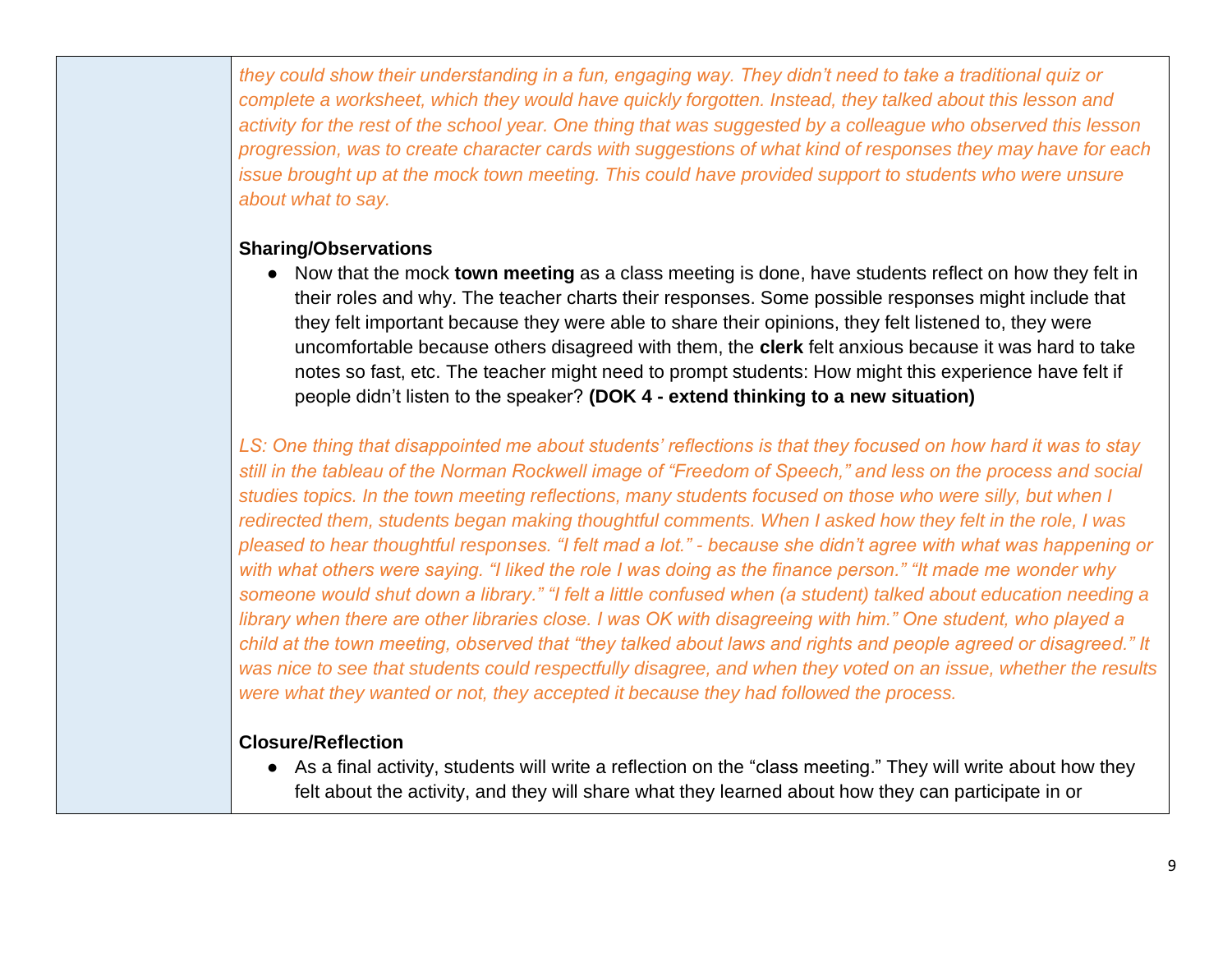contribute to their class community and their town **(DOK 3 - use evidence to synthesize).** The written reflections will be collected by the teacher as evidence of learning.

*LS: Most students' reflections focused on how fun the activities in this lesson were. In the future, I might give guidelines for their reflections to focus only on the social studies content and the drama content. Perhaps I would post the standards for discussion before the written reflection, and ask students to reflect on what they learned in relation to those.*

*Final LS Reflections: One moment that popped for me was during the planning of the replica and opposing idea of the Norman Rockwell image, "Freedom of Speech." Students were looking very critically at the original image to recreate it. They were having deep conversations about how they might represent the image, where in the room they should stage it, how they would create the different levels within the image, who would "play" each character, etc. I was impressed with their willingness to try multiple different ways. Then when I asked them to recreate the image as if they didn't believe in freedom of speech, their enthusiasm exploded all over again. The conversation about how they could represent this since they couldn't talk was great. They discussed facial expressions and body language as ways to communicate - a wonderful focus of the drama standards. They also talked at length about how it would be terrible to not have freedom of speech for everyone - that would mean only some people would get to say what they want and to make the rules. This was a very meaningful part of this lesson.*

*A second moment that popped for me was when students shared their reflections on how they felt in role during the town meeting. I was surprised when students talked about feeling uncomfortable, mad, or confused - not as the students in my class, but in their roles. I was surprised that they were able to feel those feelings as if they were the character. The parent character said she "kept talking about my kids." The child character said she "felt uncomfortable being the only child." It was as if they had empathy for these characters, which was wonderful!*

*The first learning moment gave me insight to what students can see and do when they have the time and are encouraged to look deeply at an image and to be creative. Too often, teachers give students information and expect them to regurgitate it back upon request, both verbally and in writing as on traditional quizzes and tests. Allowing students to take the driver's seat in their own learning is so empowering, and helps them to make connections and to utilize the arts to learn and express their own learning.*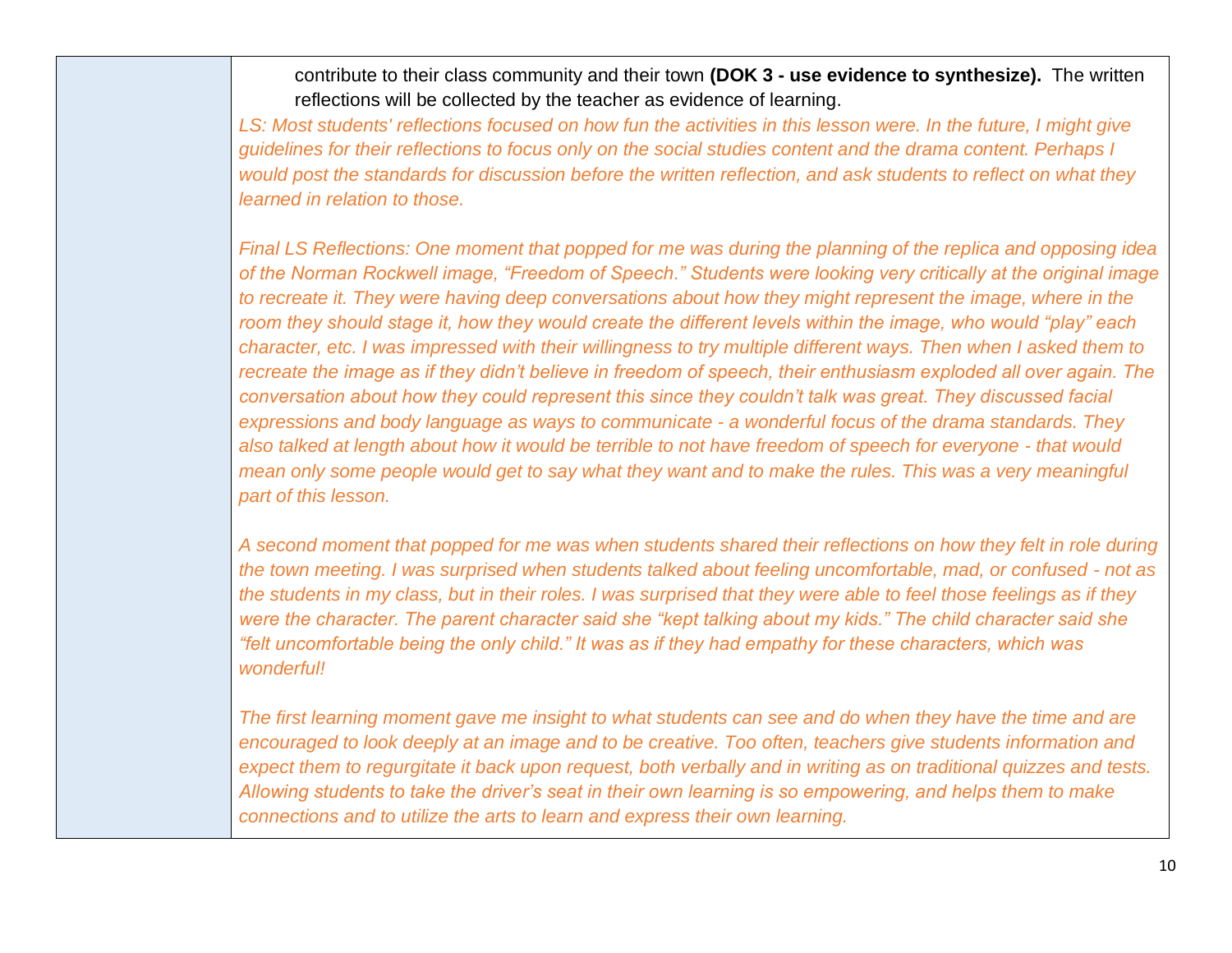|                  |                                                                                                       | The second learning moment taught me that students are empathetic. They don't have to be told to think about<br>how others might feel when they are given the opportunity to take on the role of a character. Empathy helps<br>students understand historical events and the people who experienced them in first person. Students can<br>understand why people did the things they did in response to what others were doing, particularly when<br>governments made rules that they didn't agree with, because if they imagine themselves in those roles, they<br>feel what the character must have been feeling. If teachers simply tell students what happened and why, and<br>expect them to remember, some will memorize the facts, but many won't because they mean nothing to them.<br>When students can make a connection, they are much more likely to remember and understand. |
|------------------|-------------------------------------------------------------------------------------------------------|------------------------------------------------------------------------------------------------------------------------------------------------------------------------------------------------------------------------------------------------------------------------------------------------------------------------------------------------------------------------------------------------------------------------------------------------------------------------------------------------------------------------------------------------------------------------------------------------------------------------------------------------------------------------------------------------------------------------------------------------------------------------------------------------------------------------------------------------------------------------------------------|
| <b>Resources</b> | The Massachusetts Story, published by Gibbs-Smith<br>Cambridge, MA: Harvard Education Press.          | "Freedom of Speech" painting by Norman Rockwell: https://www.nrm.org/2012/10/collections-four-freedoms/<br>Yenawine, P. (2013). Visual thinking strategies: Using art to deepen learning across school disciplines.                                                                                                                                                                                                                                                                                                                                                                                                                                                                                                                                                                                                                                                                      |
| <b>Appendix</b>  |                                                                                                       |                                                                                                                                                                                                                                                                                                                                                                                                                                                                                                                                                                                                                                                                                                                                                                                                                                                                                          |
|                  | <b>Exit Ticket</b>                                                                                    |                                                                                                                                                                                                                                                                                                                                                                                                                                                                                                                                                                                                                                                                                                                                                                                                                                                                                          |
|                  | <b>Town Meeting Lesson</b>                                                                            |                                                                                                                                                                                                                                                                                                                                                                                                                                                                                                                                                                                                                                                                                                                                                                                                                                                                                          |
|                  | Directions: Answer each question using complete sentences.<br>1. What do you think a town meeting is? |                                                                                                                                                                                                                                                                                                                                                                                                                                                                                                                                                                                                                                                                                                                                                                                                                                                                                          |
|                  | 2. Should we have town meetings in class? Why or why not?                                             |                                                                                                                                                                                                                                                                                                                                                                                                                                                                                                                                                                                                                                                                                                                                                                                                                                                                                          |